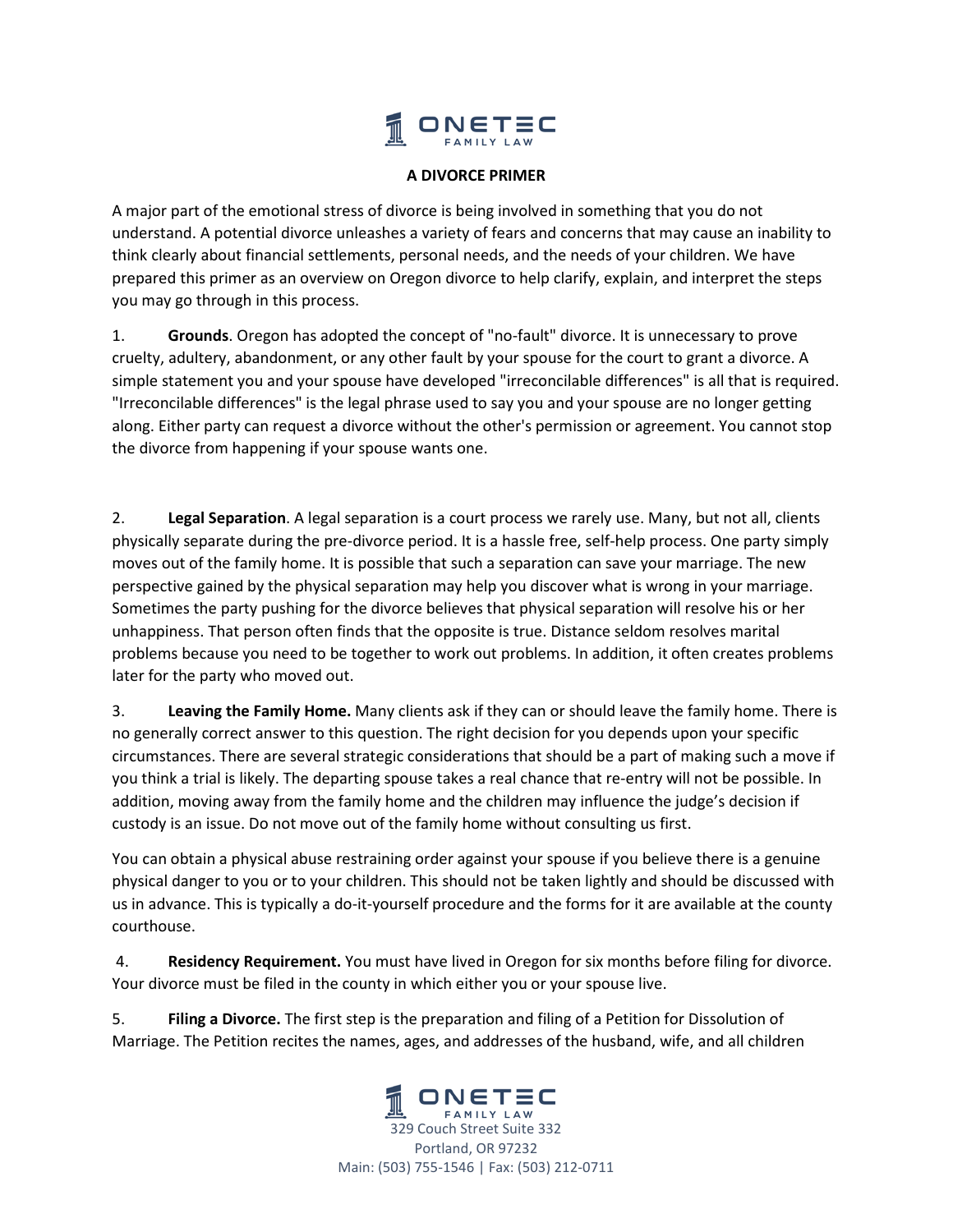born or adopted during the marriage; when and where you married and when you separated; that the residency requirement has been satisfied; and that your marriage should be dissolved. Most clients expect the Petition to set forth specific provisions for support, custody, a parenting plan (i.e., visitation schedule), property division, etc. While we can create such a detailed Petition, it is almost always more cost-effective to file a more generic document drafted expecting the specific details of your divorce will be settled by agreement while your case progresses.

6. **Who Should File?** The person who files first is the Petitioner. The other party is the Respondent. There is no legal significance in who files first, although there may be procedural and tactical advantages for the Petitioner. Pride is another consideration. Talk it over with us and with your spouse so we can avoid a race to the courthouse and hurt feelings over this small item. Filing first can be important if child custody will be an issue.

7. **Order Freezing Assets.** Filing a divorce petition puts in place an immediate court order freezing certain accounts, preventing cancellation of policies of insurance, and prohibiting the changing of beneficiaries named in retirement accounts, life insurance policies, etc. It is possible to obtain an order that prevents other actions during a divorce, but that order can be taken only if your spouse does not have an attorney. Such an order is called an Ex Parte Temporary Restraining Order. This is another benefit to being the first to file the divorce.

8. **Service or Acceptance.** Your divorce begins when the Petitioner serves the Respondent with a copy of the Petition. There are two ways to deliver this document to your spouse. The first is to have either the sheriff or a private process server hand-deliver it. This can cause embarrassment and angry feelings. An alternative is to have your spouse come into our office to pick up a copy and sign an Acceptance of Service that acknowledges receipt. If personal service is required, we will use a private process server unless you tell us otherwise.

9. **Temporary Relief.** A spouse cannot be forced to pay money or to take other desired steps unless there is a court case pending. This means that a divorce case must be filed to obtain an order that requires your spouse to take specific action. We can ask the court to order support for you or the children, award you exclusive use of your vehicle and home, or provide various other forms of relief all while the case is pending. The first step is to ask the court to enter an order granting the requests. It will not happen automatically because your spouse can object to your requests. A hearing will be held if your spouse objects to your requests and you cannot agree about how to handle issues while the divorce is pending. The court will then hear evidence presented by both parties and decide on the temporary matters.

Voluntary support payments can set a precedent with both your spouse and the court. Talk to us about what is reasonable in your situation. Do not pay too much or accept too little and by your actions tell the Judge these temporary amounts are fair.

 10. **Dating.** Casual dating will not legally affect support, the division of property, or granting the divorce. However, it may affect other, more psychological, aspects of your case such as custody decisions. Keep our office informed of all developments that may affect your case.

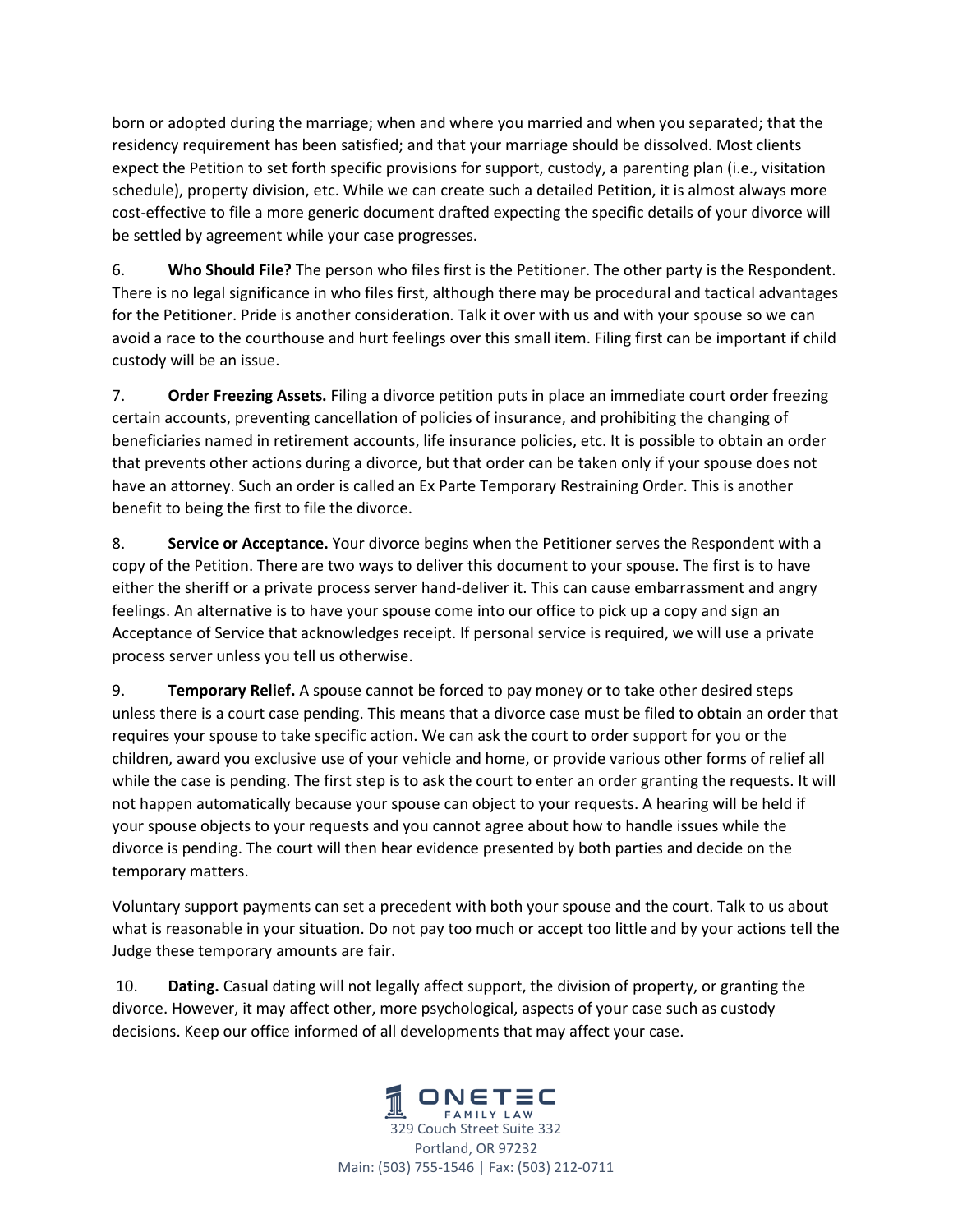11. **Custody.** Oregon law directs that the court consider the following factors when deciding which parent will be awarded custody of minor children: (a) the emotional ties between the child and other family members, (b) the interest of the parent in the child and the parent's attitude toward the child, (c) the desirability of continuing an existing relationship, (d) the abuse of one parent by another, (e) the preference for the primary caregiver of the child, if the caregiver is deemed fit by the court; and (f) the willingness and ability of each parent to facilitate and encourage a close and continuing relationship between the other parent and the child. However, the court may not consider such willingness and ability if one parent shows that the other parent has sexually assaulted or engaged in a pattern of behavior of abuse against the parent or a child and that a continuing relationship with the other parent will endanger the health or safety of either parent or the child. In practical terms, this means that the parent who has accepted primary responsibility for bringing up the child in the past will probably be awarded the sole care and custody of the child. Oregon law encourages ongoing contact between the children and the non‐custodial parent, which means both parents will be allowed spend time with the children on a schedule developed by the parties called a "parenting plan." We can provide you with sample parenting plans that may work well for you.

12. **Joint Custody.** Joint custody is an award of the child's legal custody to both parents, often with a specific provision made for where the child's primary place of residence will be. Each parent will have an equal say in making major decisions that impact the child's life. The court only may order joint legal custody if both parties agree to the award. In general, joint custody will work only if both parents communicate and cooperate with each other. If the parents do not agree to an award of joint custody, one parent will be designated as having sole custody. This is the most common scenario in contested cases because it is so easy for one parent to opt out of joint custody. A sole custodial parent has the sole right to make vital decisions regarding a child's education, primary place of residence, religious training, health care, and the like. Disagreement over custody and time‐sharing is guaranteed to put you right during a contested and expensive divorce.

13. **Parenting Time (Visitation).** The court will usually approve any parenting plan (i.e., visitation schedule) that is agreed to by you and your spouse. A typical schedule is to alternate weekends and specify additional parenting time during the summer and holidays. We encourage liberal time-sharing except in extraordinary circumstances. Every county has a model parenting plan that can be used by families that do not want to create their own customized version. Contrary to popular belief, the model plan is not a statement of the law, or a minimum or maximum time allotment allowed between the child and the non-custodial parent. It is exactly what it says it is, a model plan.

14. **Parenting Class.** Oregon requires that both you and your spouse complete a parenting class early in the divorce process. The typical class lasts four hours and covers topics including ways that parents can help their children adjust to divorce and how to make shared parenting time better for the children. The court will not allow you to finalize your divorce until both parents have completed the class and filed the appropriate certificates of completion with the court.

15. **Mediation Regarding Children's Issues.** You and your spouse will have to attend mediation once both of you have completed the mandatory parenting class unless you have agreed to a parenting plan.

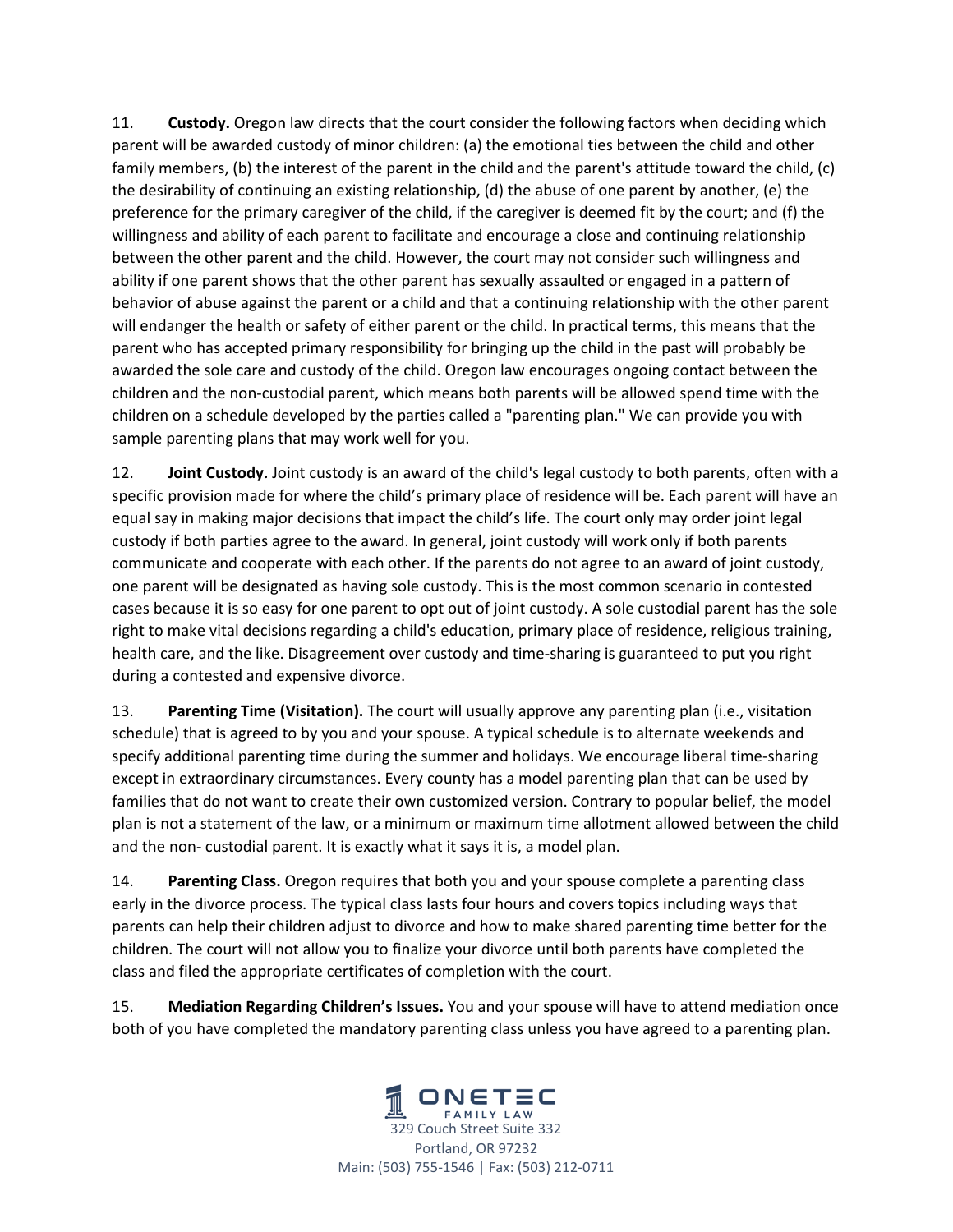Mediation is a procedure in which both parents speak with a neutral third‐party hired by the court to help you agree on custody and to set an appropriate parenting schedule. The mediator

 is not going to discuss financial issues, give legal advice, or provide therapy. Approximately 80% of our clients that enter mediation leave the process with an agreement regarding the children. Our success rate is high because our clients spend time with us talking about what should and should not be asked for in mediation before entering the process.

16. **Children and Our Office.** Never bring your children with you on your visits to our office.

17. **Child Support.** The court uses a formula to set the amount of child support paid from one parent to the other. The formula must be used unless your case presents exceptional circumstances. The formula is on the state's website at http://www.oregonchildsupport.gov/calculator/pages/index.aspx. Go there and play with the numbers so you will have an idea of the level of support you will either pay or receive. The court usually orders that child support be paid until a child's 18th birthday. Support may be extended to age 2l if the child is attending school. Support for a child attending school is usually paid directly to the child.

18. **Spousal Support.** Oregon Courts can provide for spousal support (i.e., alimony) either during or following a divorce. The criteria considered in an award of spousal support include: the duration of the marriage, the age and health of each spouse, the standard of living established during the marriage, the relative incomes and earning capacities of the parties, each spouse's training and employment skills, each spouse's work experience, the financial needs and resources of the parties, custodial and child support responsibilities, and any other factors that the court finds appropriate. Spousal support is tax deductible by the paying spouse and treated as taxable income to the recipient spouse under the Internal Revenue Code. This means there are possible income tax advantages to the individual paying spousal support.

19. **Property Division**. Oregon is an "equitable" property division state. An equitable division does not mean it will be equal; rather, it means a fair division in terms of value. As a broad concept, Oregon law treats a marriage as a financial partnership. All income earned and property acquired during the marriage are marital assets and should be fairly divided. Marital assets are subject to division between the spouses regardless of which spouse holds title to a particular item. Debts and assets will be considered. There is no fixed way to determine how either you or the court should divide your property. Factors that the court considers include the nature and extent of the property, the duration of the marriage, and the economic circumstances of each spouse. Sometimes, gross misconduct by a spouse (such as excessive and undisclosed gambling) can be considered. The court will approve your proposed division if you and your spouse can reach a reasonable agreement. The court will hold a hearing and divide your assets and debts according to its own opinion of "equity" if you and your spouse cannot reach an agreement.

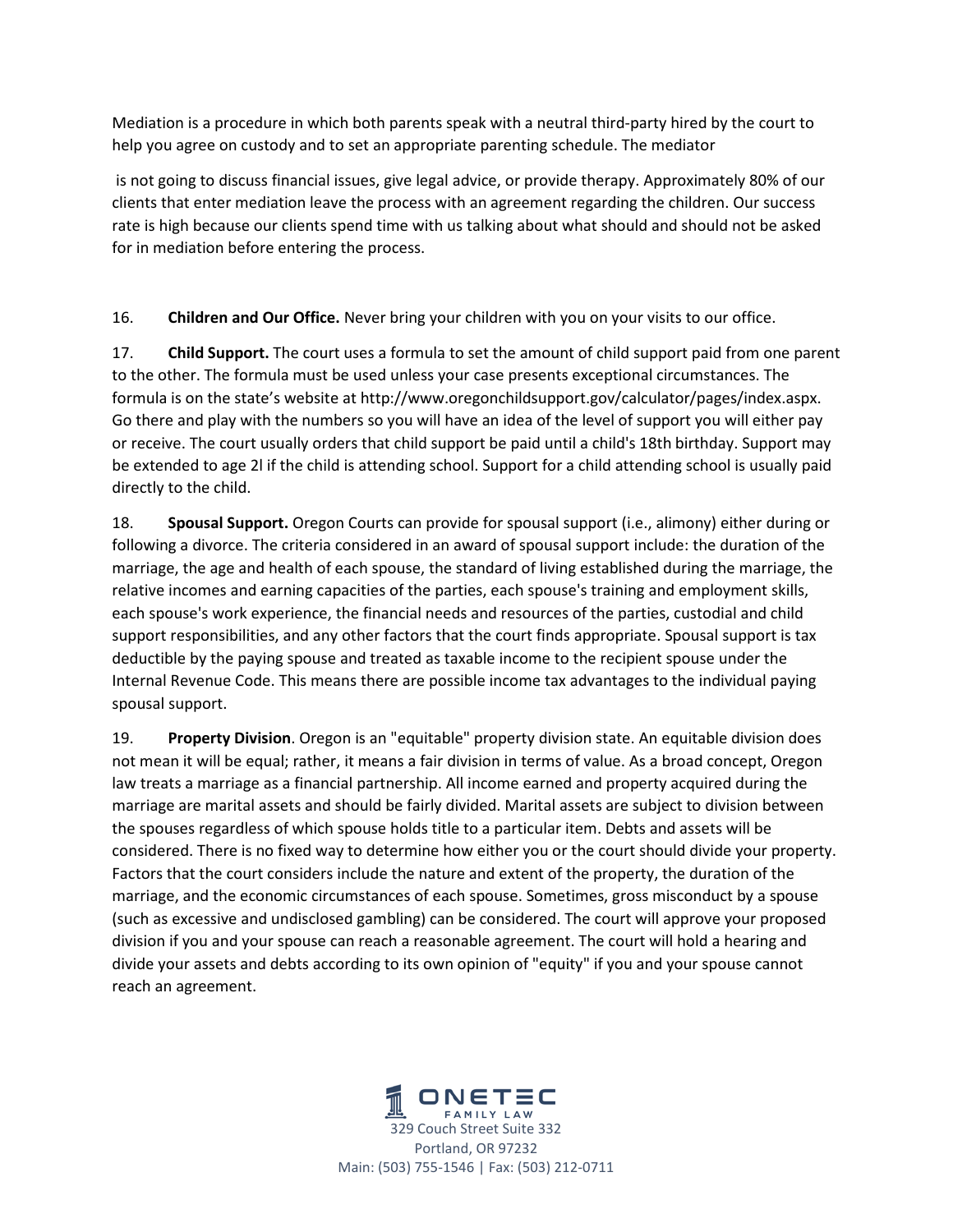20. **Retirement Benefits.** Retirement benefits earned during the marriage can be divided by the court in a divorce case. This includes pensions, profit sharing, individual retirement accounts, or any work‐related benefit payable upon or after retirement.

21. **Uncontested Divorce.** Your divorce will be contested unless you and your spouse agree to all aspects of custody, time‐sharing, support, property division, payment of liabilities, and attorneys' fees and court costs. You will have a contested divorce, and a trial may be necessary, if your spouse disputes even one issue, whether the dispute is eventually settled without having to appear before a judge. Most contested cases are settled by agreement between the parties before either party appears in a courtroom.

22. **Court Costs.** Court costs refer to charges that the court imposes before it will take your papers and before any hearing will be held. For example, Marion County charges \$273 to each party before accepting the party's divorce papers for filing. Other out‐of‐pocket costs (i.e., not attorney's fees) would be court reporter fees for depositions, appraisals, investigators, computer research, etc.

23. **Our Fees.** The exact fee you incur with our office will depend on the services you require. We bill hourly for services, including preparing and filing the documents required to start and ultimately finalize your divorce, obtaining information from you about your assets, liabilities, income, and expenses, making recommendations about property division and support, etc. You will be charged for office meetings, telephone conferences, e‐mail correspondence, negotiations with your spouse or your spouse's attorney, organization of financial records, preparation or review of property division and support agreements, temporary orders of all kinds, and for all court appearances.

The court may order one spouse to pay some of the other spouse's attorney fees if a trial is necessary. The court rarely orders payment of the full amount of the attorney's fees. You are responsible for paying our fees even though the paperwork filed on your behalf may request that the court order your spouse to pay your fees. Any sums recovered from your spouse will be credited to your account or reimbursed to you.

We will not act as your attorney until you have signed the fee agreement and deposited the required retainer into our trust account. Full payment of any outstanding balance is due every month once the retainer fee has been exhausted. We do accept credit cards. We discuss our fees during the first meeting with any client. The fee agreement is a binding contract between us. It is very important that you read it carefully before signing.

24. **Reconciliation.** Sometimes a divorce seems like the only solution. Often it is not. You may change your mind and try to work things out with your spouse after a divorce action has been filed. Do not be embarrassed by this; our office encourages reconciliation. Often it is better to put the case on hold rather than dismiss it while trying to work things out with your spouse. This saves the expense of refiling the divorce if your reconciliation does not work out.

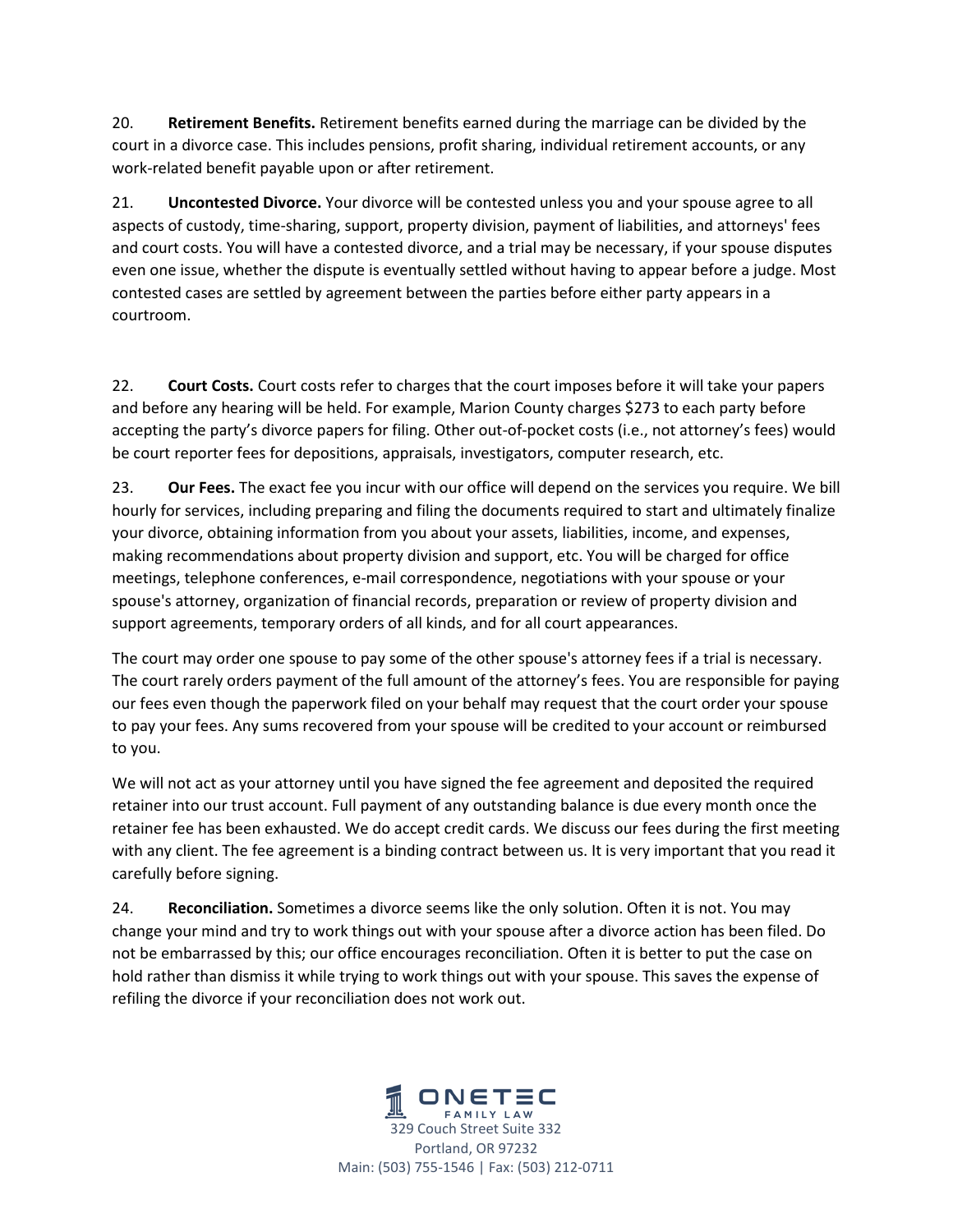25. **Change of a Spouse's Name.** A spouse's former name may be re‐instated at any time either during or after the divorce. We generally suggest this option be limited to the restoration of the surname at birth when there are no children involved, or to a former married name when the spouse has children from a prior marriage. Let us know before we prepare the Petition for Dissolution if you want such a change formally incorporated into a court judgment. One party cannot prevent the soon to be former spouse from using that party's last name.

26. **Confidentiality.** We should have all the facts to represent you properly. You will be asked to tell us everything about you and your spouse. This can sometimes embarrass you. Your spouse's attorney has probably already been told your most intimate secrets. Anything you tell anyone here is strictly confidential and will not be disclosed without your permission.

27. **Our Professional Services.** Our firm provides experienced attorneys, competent and experienced support staff, and modern equipment and research facilities in performing legal work for you. Your legal problems are given our continuing personal attention to obtain the best results possible in the most reasonable time and at a reasonable cost. Although we are interested in helping you resolve your personal problems, we are not trained to provide counseling services.

 28. **Other Attorneys**. We always encourage a potential client to shop around and talk with other attorneys. Interview at least two attorneys and compare them in terms of experience, competence, personality, and price. The personality factor is important because you must deal closely with your attorney on potentially volatile problems. While you need not be enchanted, a clash of personalities may make the relationship uncomfortable or even contentious. The key test in judging your attorney's personality is simply compatibility with your own ‐‐ or at least an absence of incompatibility.

29. **Your Relationship With Our Office.** You should be an active participant in your divorce case. This is your case, not ours. You will be expected to provide us with the records and information we request promptly. We expect you to be cooperative and truthful. Make it a rule from the outset to present us with all the facts, then let us worry about protecting your best interests in connection with those facts. We cannot anticipate and plan around pitfalls of which we are not aware. Also, we can make reasonably accurate predictions about the outcome of your case only if you give us accurate information to work with. Other important considerations include timely payment of any outstanding bill and notifying us of any change in your address or your telephone number.

30. **Keeping You Informed.** Our office will make every effort to keep you informed regarding your case. We will immediately send you copies of all documents that our office receives or prepares on your behalf. Please call if at any time you have questions, problems, or concerns about how we are handling your case.

31. **General Suggestions.** Your well‐meaning friends and relatives may offer you advice about your case. Listen to advice from all sources and gather as much information about the process as you can. However, recognize that such advice is often inaccurate, so be cautious in following it. The facts surrounding your marriage, divorce, children, and property are unique and different from every other case. Be careful about which advice you apply to your own factual situation.